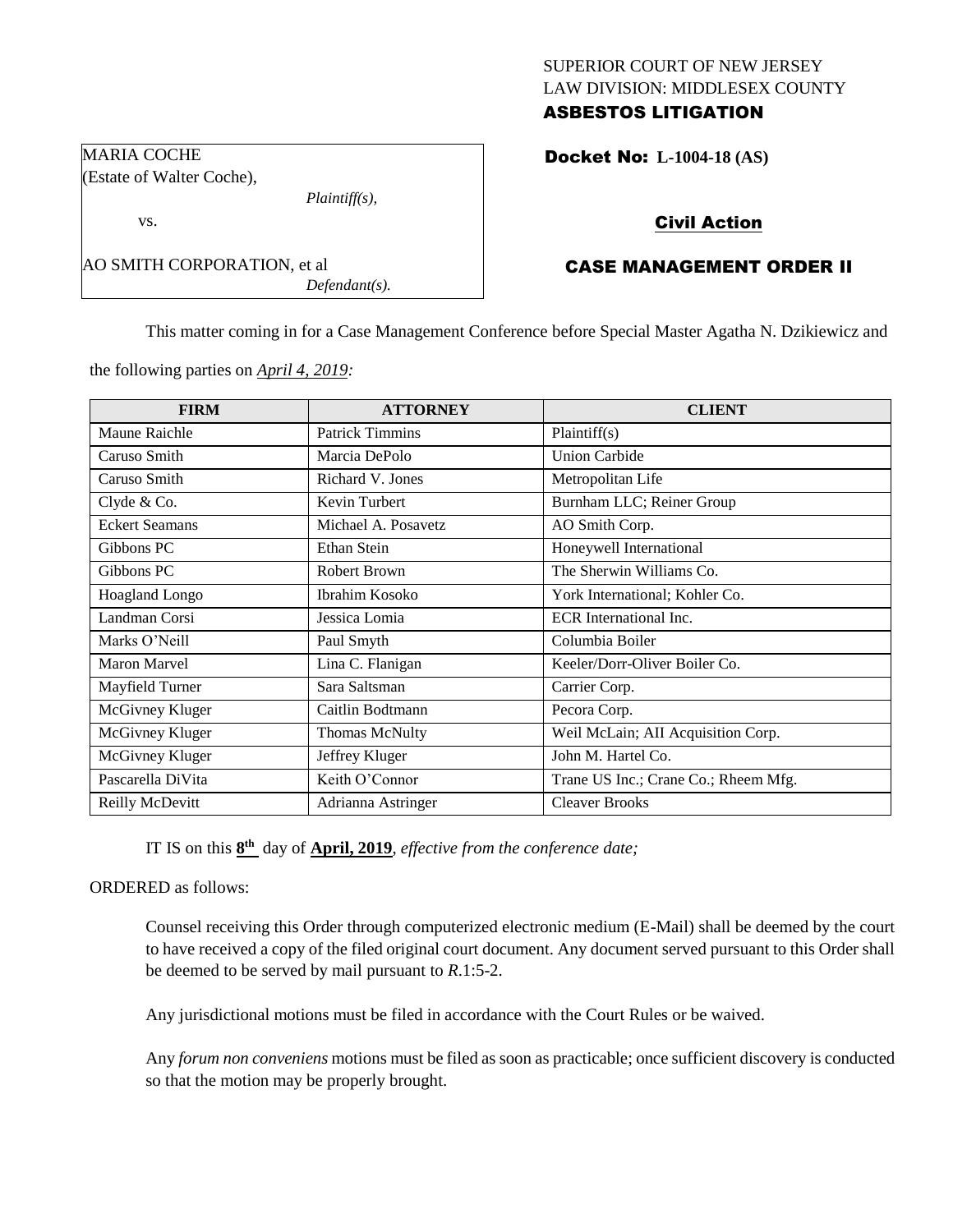## **DISCOVERY**

- July 31, 2019 Fact discovery, including depositions, shall be completed by this date. Plaintiff's counsel shall contact the Special Master within one week of this deadline if all fact discovery is not completed.
- August 30, 2019 Depositions of corporate representatives shall be completed by this date.

### **EARLY SETTLEMENT**

January 3, 2020 Settlement demands shall be served on all counsel and the Special Master by this date.

### **MEDICAL EXPERT REPORT**

| October 31, 2019 | Plaintiff shall serve medical expert reports by this date.                                                                                                                                                                                               |
|------------------|----------------------------------------------------------------------------------------------------------------------------------------------------------------------------------------------------------------------------------------------------------|
| October 31, 2019 | Upon request by defense counsel, plaintiff is to arrange for the transfer of pathology specimens<br>and x-rays, if any, by this date.                                                                                                                    |
| February 7, 2020 | Defendants shall identify its medical experts and serve medical reports, if any, by this date. In<br>addition, defendants shall notify plaintiff's counsel (as well as all counsel of record) of a<br>joinder in an expert medical defense by this date. |

### **LIABILITY EXPERT REPORTS**

| October 31, 2019 | Plaintiff shall identify its liability experts and serve liability expert reports by this date or |
|------------------|---------------------------------------------------------------------------------------------------|
|                  | waive any opportunity to rely on liability expert testimony.                                      |

February 7, 2020 Defendants shall identify its liability experts and serve liability expert reports, if any, by this date or waive any opportunity to rely on liability expert testimony.

### **SUMMARY JUDGMENT MOTION PRACTICE**

- November 8, 2019 Plaintiff's counsel shall advise, in writing, of intent not to oppose motions by this date.
- November 22, 2019 Summary judgment motions shall be filed no later than this date.
- December 20, 2019 Last return date for summary judgment motions.

#### **ECONOMIST EXPERT REPORTS**

- October 31, 2019 Plaintiff shall identify its expert economists and serve expert economist report(s), if any, by this date or waive any opportunity to rely on economic expert testimony.
- February 7, 2020 Defendants shall identify its expert economists and serve expert economist report(s), if any, by this date or waive any opportunity to rely on economic expert testimony.

### **EXPERT DEPOSITIONS**

March 6, 2020 Expert depositions shall be completed by this date. To the extent that plaintiff and defendant generic experts have been deposed before, the parties seeking that deposition in this case must file an application before the Special Master and demonstrate the necessity for that deposition.

 $\_$  , and the set of the set of the set of the set of the set of the set of the set of the set of the set of the set of the set of the set of the set of the set of the set of the set of the set of the set of the set of th